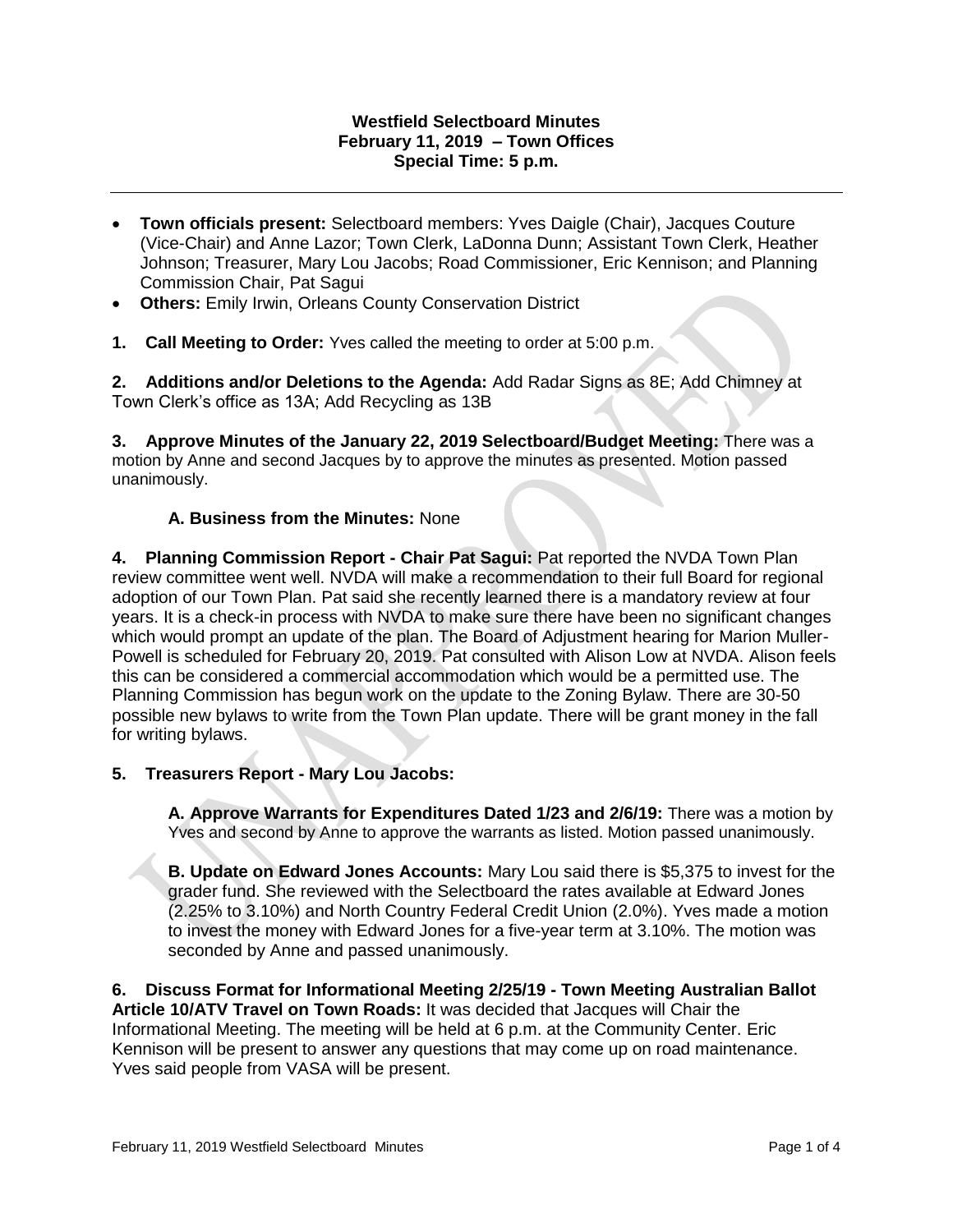**7. Required Agricultural Practices (RAP) Presentation (15 Minutes)-Guest Emily Irwin from Orleans County Conservation District:** Emily Irwin works for the Orleans County Conservation District. She made a presentation on Required Agricultural Practices (RAPs). Highlights of her presentation included:

- Conservation districts established in 1939; Orleans district established in 1947
- Orleans County Conservation District is one of 14 districts in Vermont.
- It functions like a non-profit, led by local landowners.
- The office is located in the USDA Service Center in Newport.
- They coordinate resources locally to support conservation land use practices.
- Current focus is to support communities and landowners in their efforts to improve water quality.
- RAPs establish practices and management strategies to which all types of farms must be managed to reduce the impact of agricultural activities to water quality. She stated all farms are required to comply with the RAPs.
- She encouraged the Selectboard to take the RAP quiz which is an online educational course that reviews the elements of the RAPs most relevant to producers, service providers and community members.
- The RAP quiz can be found at [http://www.vacd.org/rapquiz.](http://www.vacd.org/rapquiz)
- **8. Roads:**

**A. Sign MRGP Annual Report-Heather Johnson:** Yves signed the Municipal Roads General Permit Annual Report which will be submitted to the State with the required \$900 fee.

**B. Request to Close Loop Rd. for O'Donnell Wedding 10 a.m. 7/6/19 to 10 a.m. 7/7/19:** Yves read a note from Karen O'Donnell about her daughter's upcoming wedding on July  $6<sup>th</sup>$ . Yves explained he held events at this location in the past with 400 to 3,000 people in attendance and did not have any problems or need to close the road. If the road was closed it would mean re-routing traffic and making notifications such as ambulance, fire and police services. In addition, the town does not have road closed signs. After much discussion there was a motion by Yves that it would not be appropriate for the Town to close the road for the occasion. The motion was seconded by Anne with the vote passing unanimously. Yves said he would personally talk with Karen O'Donnell to explain the Selectboards thoughts.

**C. Sign Certificate of Highway Mileage:** The Selectboard signed the certificate indicating no mileage change. The Clerk will mail it to the State and once approved by the Agency of Transportation it will be recorded in the land records.

**D. Discuss Equipment Repairs & Maintenance vs. Hourly Equipment Rate:** Mary Lou reviewed what items were in the 2018 equipment repairs and maintenance account which totaled \$3,387.93 in the road budget. Eric Kennison suggested at the January meeting eliminating this account for the Town and Kennison & Son Excavating would take over the expense of equipment repairs and maintenance. In exchange the town would see an added \$5/hour for plow/wing and \$10/hour for the sander on future invoices for winter roads. The current town sander, which is in need of work, would become a spare. There was a motion by Jacques and second by Yves to authorize Kennison & Son Excavating to add an additional \$5/hour for plow/wing and \$10/hour for the sander on future invoices. The motion passed with all in agreement.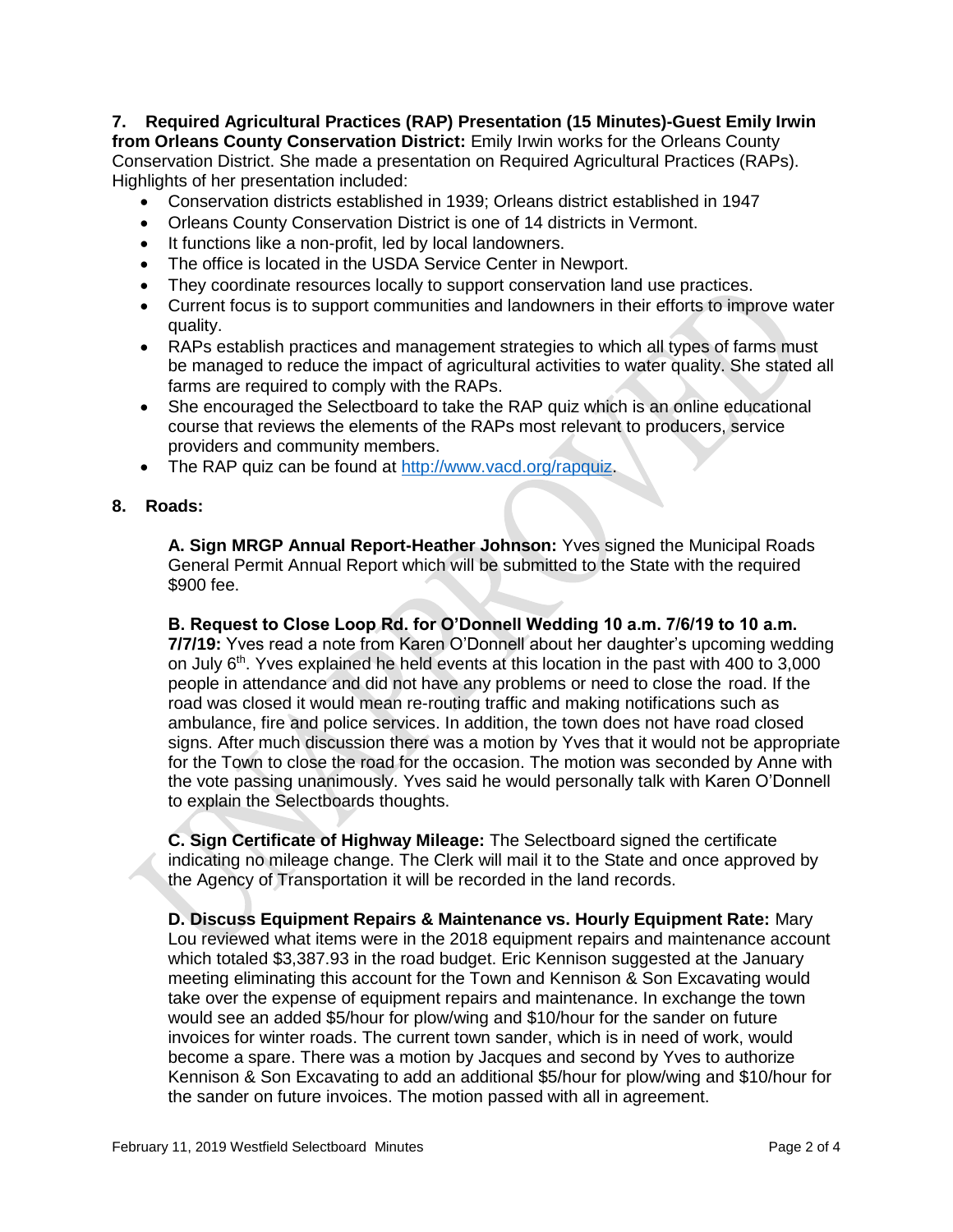**E. Radar Signs:** Mary Lou will be contacting another town, who recently installed radar signs, for technical assistance. She said she will email the Selectboard with an update.

## **9. Auditors:**

**A. Prospective Auditor Candidates:** Yves asked if Selectboard members had thought of any candidates for the Auditor position. No names were suggested. It was decided the Clerk will talk with Kay Courson to see if the Auditors have any suggestions. If no names are suggested a notice will be posted in town advertising the position.

**B. Audit Management Report:** The Management Report submitted to the Selectboard by the Auditors was carefully reviewed. The following was decided:

- Town property inventory: The Town Clerk and the Assistant Town Clerk will photograph all town equipment and make a written inventory to be completed by the end of the year.
- Monies received by town employees: The Town Clerk will create a written policies and procedures document describing how money is received and processed by the end of the year.
- Kennison and Son Excavating: The Selectboard will approve the rate sheet submitted by Kennison and Son Excavating each March after Town Meeting and that rate sheet shall remain the current rate sheet until the following Town Meeting. A date will be added to the rate sheet to make it less confusing. If the town is charged to move equipment, Eric Kennison will be asked to note on the invoice where the equipment was moved to/from. The Selectboard, as has been the tradition, allows the Road Foreman to use the Town Garage at no charge. The Selectboard will also annually review the Letter of Agreement with Kennison & Son Excavating, following Town Meeting.
- The Treasurer will look into creating an accounts payable for the December bills that are not paid until January. It was noted that a better system has already been put into practice so the Treasurers records and the Delinquent Tax Collectors accounts balance.

**10. Appoint Town Deputy Registrars:** The State sent the annual review form for Town Deputy Registrars. It was decided Yves and LaDonna will continue to serve in this capacity.

**11. Sheriff's Report for December 2018:** The report showed 14 patrol hours and zero fines issued for December 2018.

**12. Discuss Possible Meeting with New England Waste Services of Vermont, Inc.:** Yves updated the Selectboard about a tour he went on at the landfill in Coventry. Yves read a letter from Casella asking for a meeting with the Selectboard. The Board thought it was a good idea to meet. It was suggested to have a second meeting to address questions from the public. The Clerk will call to schedule a meeting time and will email the Selectboard with the date and time.

## **13. Other Business:**

**A. Chimney at Town Clerk's Office:** Yves wanted to check to make sure money was put in the budget for this item. Mary Lou said it was included.

**B. Recycling Update:** Yves reported a bill will be introduced in the legislature to make wine bottles and hard cider bottles returnable items. All the cameras are now working at recycling.